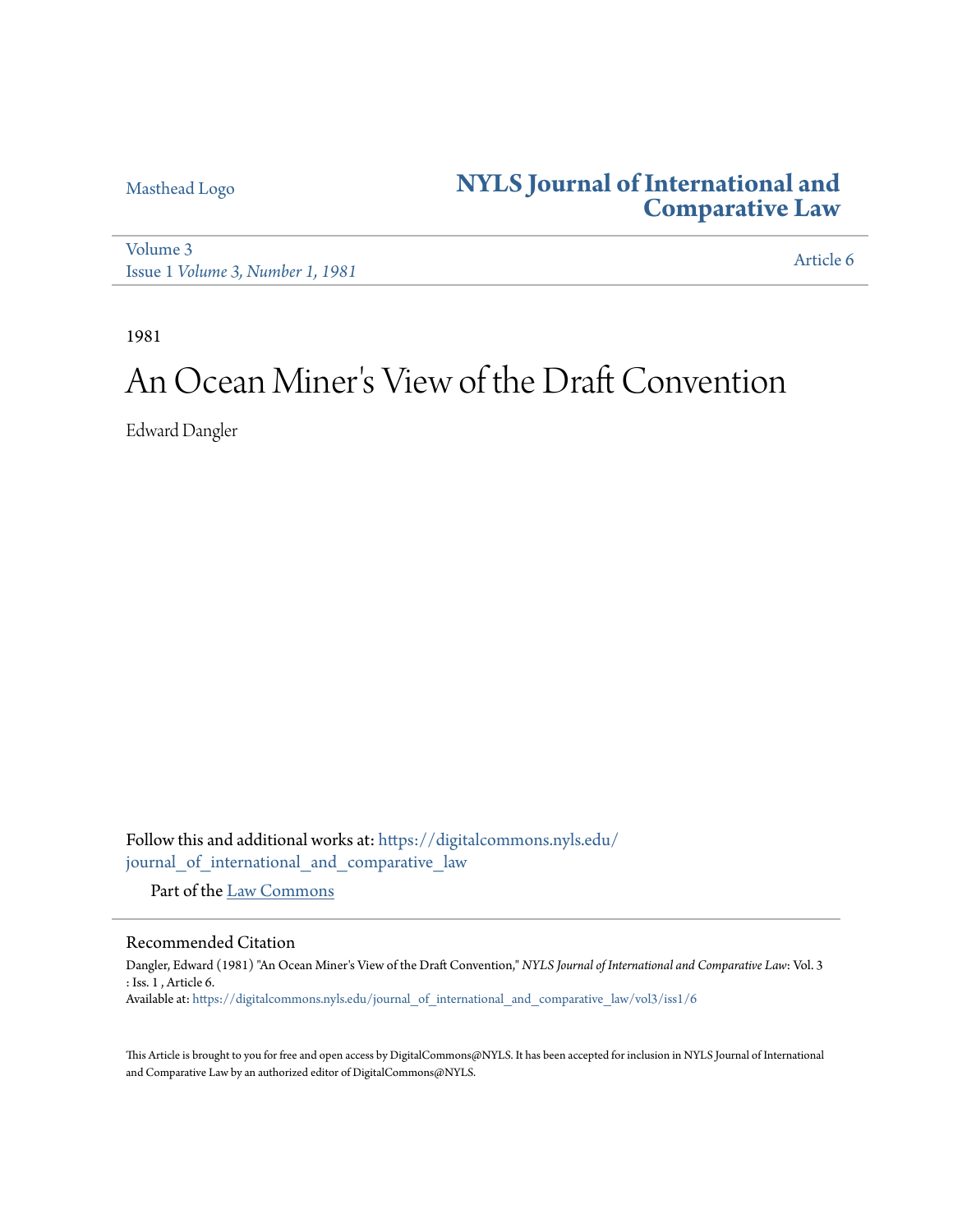#### **AN OCEAN** MINER'S VIEW OF THE DRAFT **CONVENTION**

#### *EDWARD DANGLER\**

It was with much anticipation that I awaited receipt of Judge Oda's paper entitled *Sharing of Ocean Resources* **-** *Unresolved Issues in the Law of the Sea.1* As an oceanographic researcher who has personally been involved with the development of deep sea mining systems for over fifteen years, and as one who has been following the activities of the several United Nations Conference sessions on the Law of the Sea, which have been deeply engrossed in this very issue of sharing ocean resources, I was eagerly awaiting a new point **of** view or insight into what has proven to be the thorniest issue in the entire history of the treaty text negotiation.' Unfortunately, the paper devotes only some brief remarks to the entire set of issues surrounding the exploration and exploitation of deep seabed minerals in the Area,<sup>3</sup> and only one or two veiled references to the impact these issues are having on both the progress of the Conference and the legal connotation of common heritage of mankind.4 The fact that, for the past three ses-

**1.** Oda, *Sharing of Ocean Resources* **-** *Unresolved Issues in the Law of the Sea, 3* **N.Y.J. INT'L & Comp.** L. **1 (1981).**

2. *See* note **5** *infra.*

**3.** For the provisions for the exploitation of the sea, *see* Third United Nations Conference on the Law of the Sea: Draft Convention on the Law of the Sea, arts. **136-191,** Annex III, Annex IV, **U.N.** Doc. A/Conf.62/L.78 **(1981)** [hereinafter cited as Draft Convention]. *See also* Comment, *UNCLOS III: The Remaining Obstacles to Consensus on* the Deep Sea *Mining Regime,* **16 TEXAs INT'L L.J. 79 (1981);** Lee, *Deep Seabed Mining and Developing Countries,* **6** SYRAcUsE **J. INT'L** L. **&** CoM. **213 (1979).**

4. Draft Convention, *supra* note **3,** art. **136.** The concept of the "common heritage of mankind," and its relation to the seabed, first gained prominence in **1967,** after Ambassador Pardo of Malta requested that the General Assembly consider the seabed issue. The term "common heritage of mankind" caught the imagination of the developing countries who saw in the seabed a resource that could be used to benefit the entire world, not just the developed countries. *See* Pardo, *Whose is the Bed of the Sea?,* **62** Paoc. **Am.** Soc'y **INT'L** L. **216, 225-26 (1968).** *See also* **1** T. KEONMILLER, THE **LAWFULNESS**

<sup>\*</sup>Assistant to the Senior Vice-President, Ocean Minerals Company. These remarks do not reflect the position of the Ocean Minerals Company, its participating joint venture partners or their subsidiary organizations, individually or collectively. These comments reflect the author's personal observations and point of view with all the biases and prejudices one may acquire in the course of some **15** years of engineering development work on a project that has yet to see the turning of the first shovel of nodules. Further, if some of the comments seem to question the scope or depth of Judge Oda's lecture, it is only in relation to his lack of emphasis on the problems that deep seabed miners have with the draft treaty and should in no way be construed to question his intentions or knowledge of the legal aspects of the treaty text, which is undoubtedly outstanding in all respects.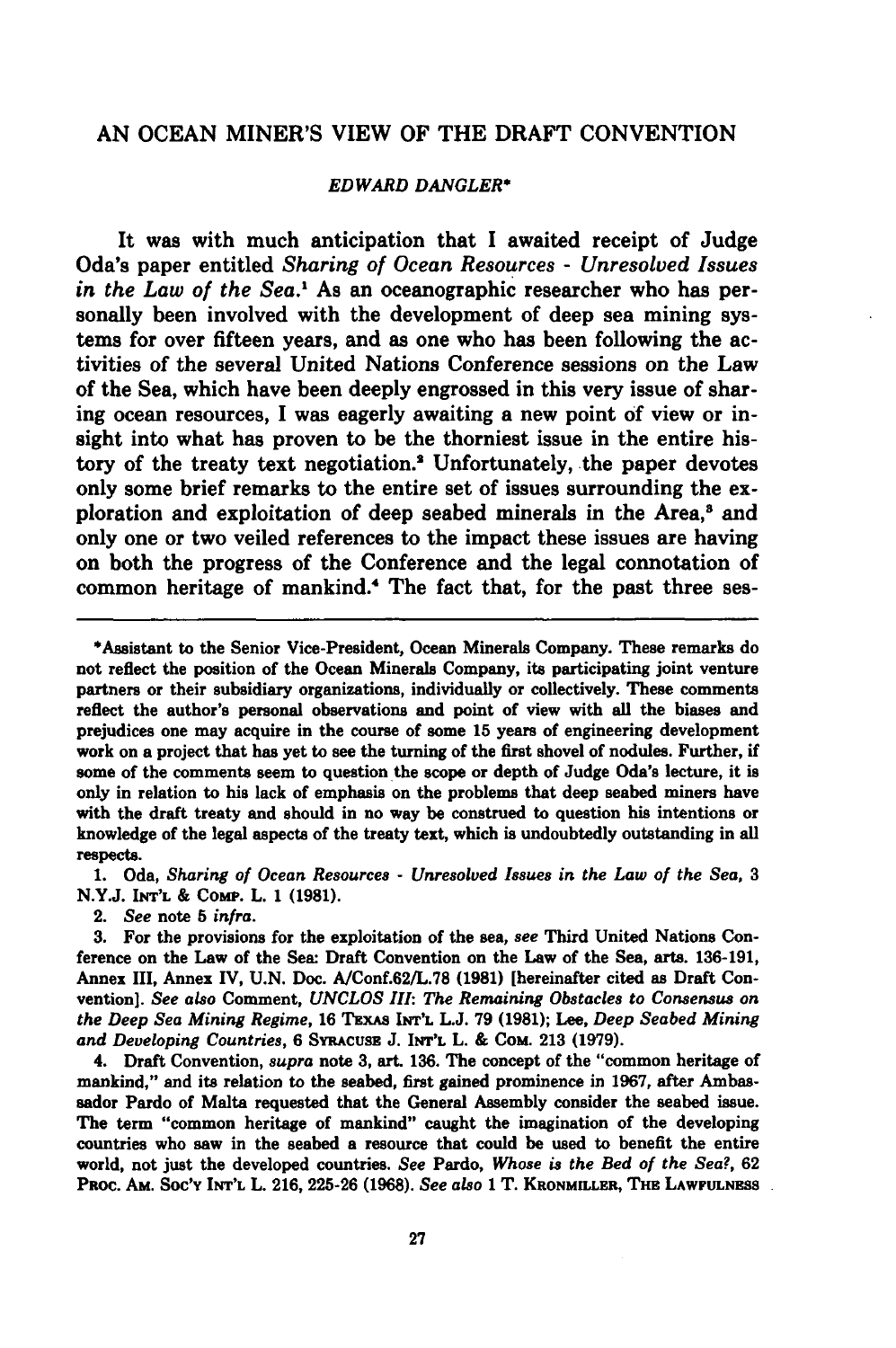sions, the major effort of the Conference has been to find accommodation between the positions of the developed and developing countries regarding Part  $XI^{\circ}$  and the many statements, both official and informal, that may have been emanating from the Conference, stating that the only stumbling block to treaty signature has been resolution of the few remaining issues relating to exploration and exploitation of the mineral resources of the Area, seems to have been totally overlooked **by** Judge Oda.

The thrust of his paper in expounding the problem of defining common heritage of mankind, from a conceptual expression to one with a common understanding and appreciation for all the institutional and legal implications, is well appreciated and must certainly be considered in the overall scheme of providing a resource umbrella regime. **By** merely defining, however, even to the satisfaction of legal experts, the many issues of common heritage of mankind will not bring us any closer to developing such resources as may exist in the Area for the betterment of mankind, unless a universally acceptable treaty text, with appropriate checks and balances for the rights and duties of all

**OF DERP SEABED MmNG** 20-23 **(1980);** Gorove, *The Concept of "Common Heritage of Mankind": A Political, Moral or Legal Innovation?,* **9 SAN DIEGO** L. **REV. 390 (1972);** Saffo, *The Common Heritage of Mankind: Has the General Assembly Created a Law To Govern Seabed Mining?,* **53 TuLAm** L. Rav. 492 **(1979).**

**5.** The positions of the developed and developing countries in regard to seabed mining reflect the deep division in the world community. The developing nations view the "common heritage of mankind" as a mechanism for the transfer of economic, technological, and political power from the developed countries to the developing nations. This position embraces the *res communis* concept; meaning that the seabed is a resource of all people. This position was advanced **by** a resolution of the General Assembly declaring that seabed mining activities should cease, and that no claim to jurisdiction over the area would be recognized. "Moratorium Resolution" **G.A.** Res. 2574, 24 **U.N.** GAOR Supp. (No. **30)** at **10, U.N.** Doc. **A/7630 (1969).** The majority of developed nations abstained or opposed this resolution. In **1970,** a Declaration of Principles Governing the Seabed and the Ocean Floor, and the Subsoil Thereof, Beyond the Limits of National Jurisdiction, **G.A.** Res. 2749, 25 **U.N.** GAOR Supp. (No. **28)** at 24, **U.N.** Doc. **A/8028 (1970),** was passed declaring that the Area is the common heritage of mankind with its resources to be used for all mankind.

The developed countries, while agreeing in principle with the common heritage approach, have nonetheless disagreed with the way to achieve it. They perceive the seabed as being *res nullius,* belonging to no one. Consequently, any nation with the technological capacity to exploit it, may do so. The developed countries have a strategic need for the mineral resources, and have resisted a multinational approach to exploitation. As the developed countries felt pressure from the developing countries they began to pass domestic legislation regulating deep sea mining **by** their nationals. The Deep Seabed Hard Mineral Resources Act, Pub. L. No. **96-283,** 94 Stat. **533 (1980)** established interim regulations consistent with United States policy, that can be superseded **by** any forthcoming treaty. *See* Caron, *Municipal Legislation for Exploitation of the Deep Seabed, 8* OcEAN Dav. **& INT'L** L. **259 (1980);** *see generally* Collins, *Mineral Exploitation of the Seabed: Problems, Progress, and Alternatives,* 12 **NAT.** Rsouncas **LAW. 599 (1979).**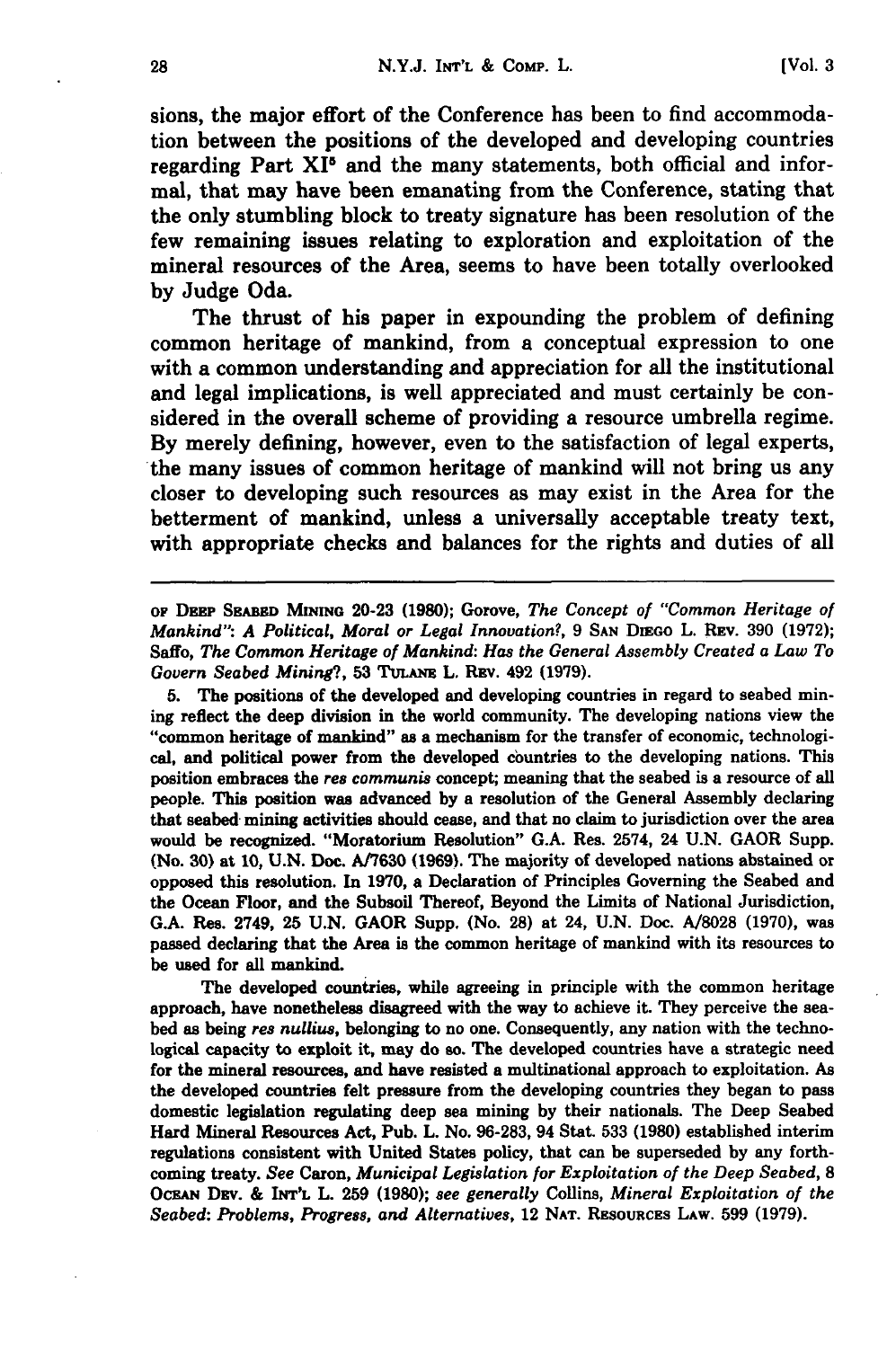parties in the parallel system of resource  $access^{\alpha}$  is brought into being. The examples that Judge Oda has used to focus on the potential problems of common heritage of mankind are taken from the articles in the Draft Convention relative to the EEZ fishing provisions and to the protection of the marine environment. It is interesting to note that during the past two sessions of **UNCLOS** III, Committee II and Committee **III,** which deal respectively with the aforementioned issues, did not convene any negotiating sessions, nor provide revisions to the treaty text, on the basis that the work previously accomplished had, for better or worse, the best chances of obtaining consensus on these issues. Moreover, any further attempt to revise such provisions could only upset the delicate balance of the package deal. Committee **I,** on the other hand, which has the responsibility of formulating the text for the exploration and exploitation of the Area7 and the institutional aspects of control and administration of the Area through the Authority' and its subordinate legislative<sup>9</sup> and administrative<sup>10</sup> organs, has been

**8.** Draft Convention, *supra* note **3,** art. **157.** The Authority is charged with organizing and controlling activities in the Area, "particularly with a view to administering the resources of the Area," *id.,* as well as encouraging prospecting in the Area. *Id.* Annex **III,** art. 2. The Authority will act as a collective body representing each of the member states, charged with governing mining activities in the Area. The Assembly and Council will perform legislative functions of the Authority and the Secretariat will be charged with performing administrative duties. Comment, *The Deep Seabed Hard Mineral Resources Act and the Third United Nations Conference on the Law of the Sea: Can the Conference Meet the Mandate Embodied in the Act?,* 18 SAN DIEGO L. REv. 509, 512 **(1981).**

**9.** Draft Convention, *supra* note **3,** art. **160.** The legislative functions of the Authority will be performed **by** an Assembly and a Council. The Assembly shall consist of a representative from each member state and will be charged with general policymaking tasks including the approval of budgets, assessments of members, and the selection of the Council and the Secretary General. *Id.* The Council shall perform executive functions for the Authority and will be charged with formulating recommendations for the Assembly. *Id.* art. **161.**

Controversy remains regarding the distribution of legislative power among the two organs. The industrialized states seek to vest much of the Authority's discretionary power with the Council, on which they are strongly represented. Less developed coun-

**<sup>6.</sup>** The parallel system of resource access is a compromise proposal providing that after a mining site is explored and authorized **by** the International Seabed Authority, two mine sites will be developed, one **by** the state or private entity, and one **by** the Enterprise. This would ensure open access to mining sites **by** the developed countries, while at the same time reserving sites for future exploitation **by** the international Enterprise. Draft Convention, *supra* note **3,** art. **153,** Annex **III,** arts. **6,8,9.** While this might seem to be a classic compromise, significant questions regarding production and technology transfer still exist. *See* Aldrich, *A System of Exploitation,* **6** SYRAcUSE **J. INT'L** L. **&** CoM. **245 (1979).**

**<sup>7.</sup>** Draft Convention, *supra* note **3,** art. **1(1).** The "Area" is defined as the "seabed and ocean floor and subsoil thereof beyond the limits of national jurisdiction." *Id.* The Draft Convention provides that activities in the "Area" shall be carried out for the benefit of mankind. *Id.* art. 140.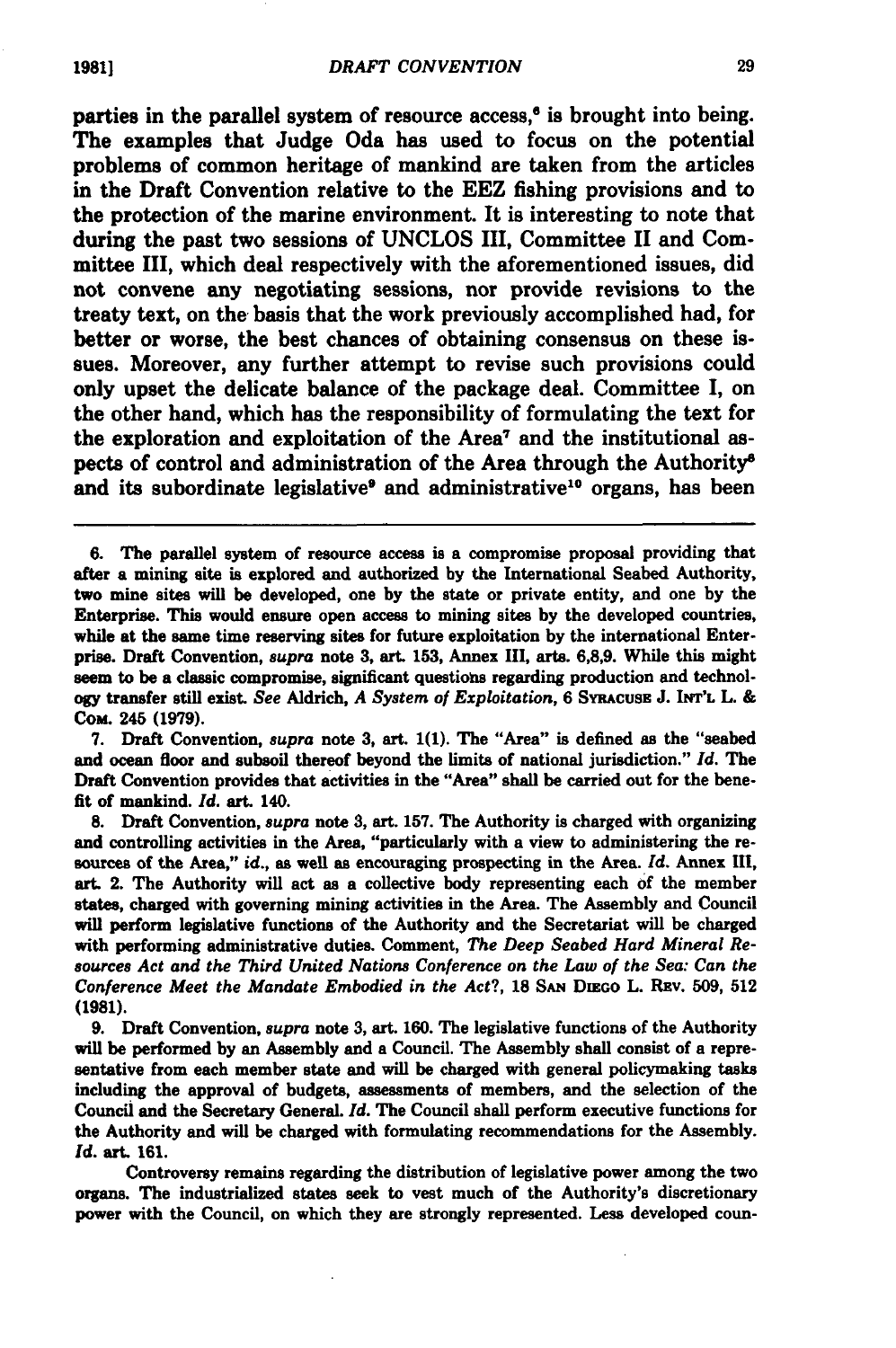in continual working sessions since the first treaty text appeared. Judge Oda briefly bypasses the entire series of events and issues of

the Reagan Administration review process with a statement that the

United States blocked **UNCLOS** III early this year, mainly be-\* cause the Reagan Administration was not yet in a position to determine its own policy towards this particular problem. This reflects the dissatisfaction felt **by** the hard mineral industries in the United States, with the ways and means of exploitation suggested in the Draft Convention.<sup>11</sup>

If **I** can shed some light upon this comment with an elaboration of the circumstances that led to the Reagan decision, and follow up with some statements from my own viewpoint as to where the industry sees problems, perhaps the issues raised **by** Judge Oda's paper will be more comprehensive than it currently suggests.

The Reagan Administration position as exemplified **by** its spokesman, Assistant Secretary **J.** Malone, Ambassador to **UNCLOS,** clearly stated that its review was not occasioned **by** pressures from the fledgling seabed mining industry, but **by** the simple fact that:

[W]e were informed that the Conference was on the verge of finalizing this text and that there was an expectation that the negotiations would conclude this year **- 1981.** Many of the provisions of the draft convention prompted substantial criticism from Congress, from industry and the American public. There was also some question of whether this draft convention was consistent with the stated goals of the Reagan Administration. Therefore, the Administration decided that it would be better to face criticism in the **U.N.** than to proceed prematurely to finalize a treaty that might fail to further our national interests.<sup>12</sup>

**10.** Draft Convention, *supra* note **3,** art. **166.** The chief administrative organ of the Authority shall be the Secretariat, which will be presided over **by** the Secretary-General. The Secretariat shall be charged with submitting an Annual Report to the Assembly and performing daily administrative tasks. *Id.* The Draft Convention envisions that the Secretariat will be composed of a staff of an international character. *Id.* art. **168.**

**11.** Oda, *supra* note **1,** at **10.**

12. *United States Policy and the Third United Nations Conference on the Law of the Seas: Hearings Before the House Committee on Foreign Affairs,* 97th Cong., **1st** Sess. **3** (April **29, 1981)** (Statement of James Malone, Head of the United States Delegation to the Third United Nations Conference on Law of the Sea and Assistant Secretary-

tries are seeking to establish the Assembly, where they have a numerical majority, as the supreme policymaking organ of the Authority. Comment, supra note **8,** at **512.** *See also* Goldberg, *The State of the Negotiations on the Law of the Sea,* **31** HASTINGs L. **J. 1091 (1980);** Comment, *UNCLOS III: The Remaining Obstacles to Consensus on the Deepsea Mining Regime,* **16** Tax. **INrr'L** L. **J. 79 (1981).**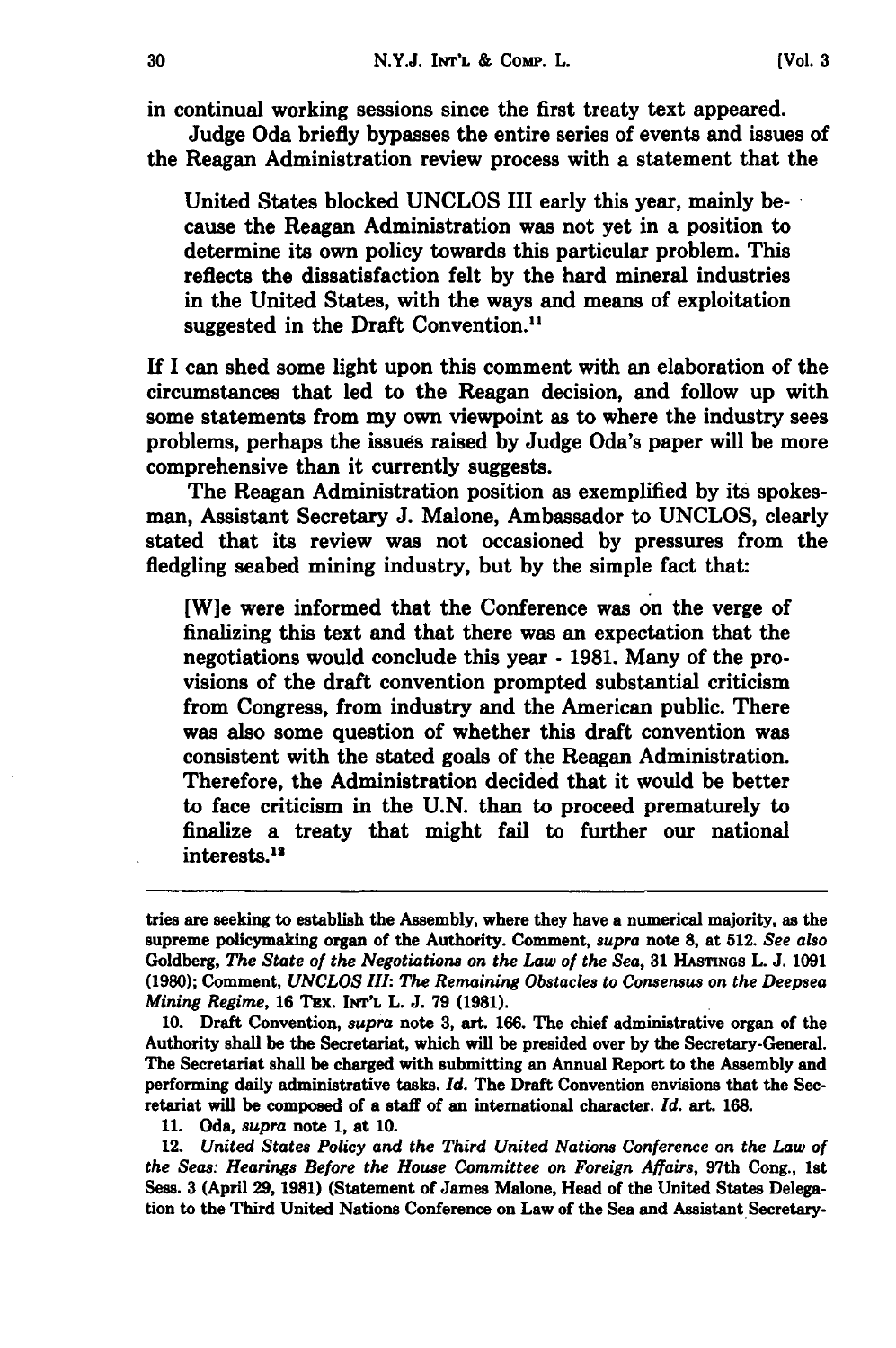Ambassador Malone went on to list several of the major issues in the text that raised questions concerning consistency with United States national interests. These include, among others, the burdensome international regulation the treaty places on the development of ocean resources,<sup>18</sup> establishment of a supranational mining company, called the Enterprise, which would benefit from the significant discriminatory advantages relative to companies of industrialized countries,<sup>14</sup> the mandatory transfer of technology<sup>15</sup> now largely in United States hands, the production limitation aspects of the text, which could be used to deny contracts to qualified American companies,<sup>16</sup> the one-nation, onevote Assembly,<sup>17</sup> a Council where the Soviet Union and its allies have three guaranteed seats but in which the United States must compete with its allies for representation,<sup>18</sup> and the review conference procedure where, after fifteen years of production, provisions to the treaty can be amended by two-thirds of the treaty parties.<sup>19</sup> Additional difficulties with the text provisions include the imposition of revenue sharing obligations, which would significantly increase costs,<sup>20</sup> the international revenue sharing obligations on production of hydrocarbons from the continental shelf beyond the 200-mile exclusive economic zone,<sup>21</sup> provisions concerning liberation movements and their eligiblity to share in revenues of the Authority,<sup>22</sup> and the lack of provision for protecting investments made prior to entry into force of the Convention.<sup>23</sup>

To the best of my knowledge, the review process has gone forward on a steady, albeit slow and methodical route, with inputs sought from all sectors of government, industry and the public. Furthermore, the Public Advisory Board to the United States Delegation to the Law of the Sea Conference has been consulted and briefed **by** the negotiation team of the delegation. It is my opinion that in spite of the delay that has occurred in the formalization of a treaty text, the ocean mining industry, which is not exclusively American owned, but, **by** any yardstick, international in scope, has welcomed the review as a means to clarify and improve deep seabed mining provisions. Our consortium consists of both United States and Dutch/British interests, while those

Designate of the Bureau of Oceans, Environment and Scientific Affairs).

- **15.** *Id.* at 4.
- **16.** *Id.*

- **18.** *Id.*
- **19.** *Id.*
- 20. *Id.*
- 21. Id. at **5.**
- 22. Id. **23.** Id.

**<sup>13.</sup>** *Id.*

<sup>14.</sup> *Id.*

**<sup>17.</sup>** *Id.*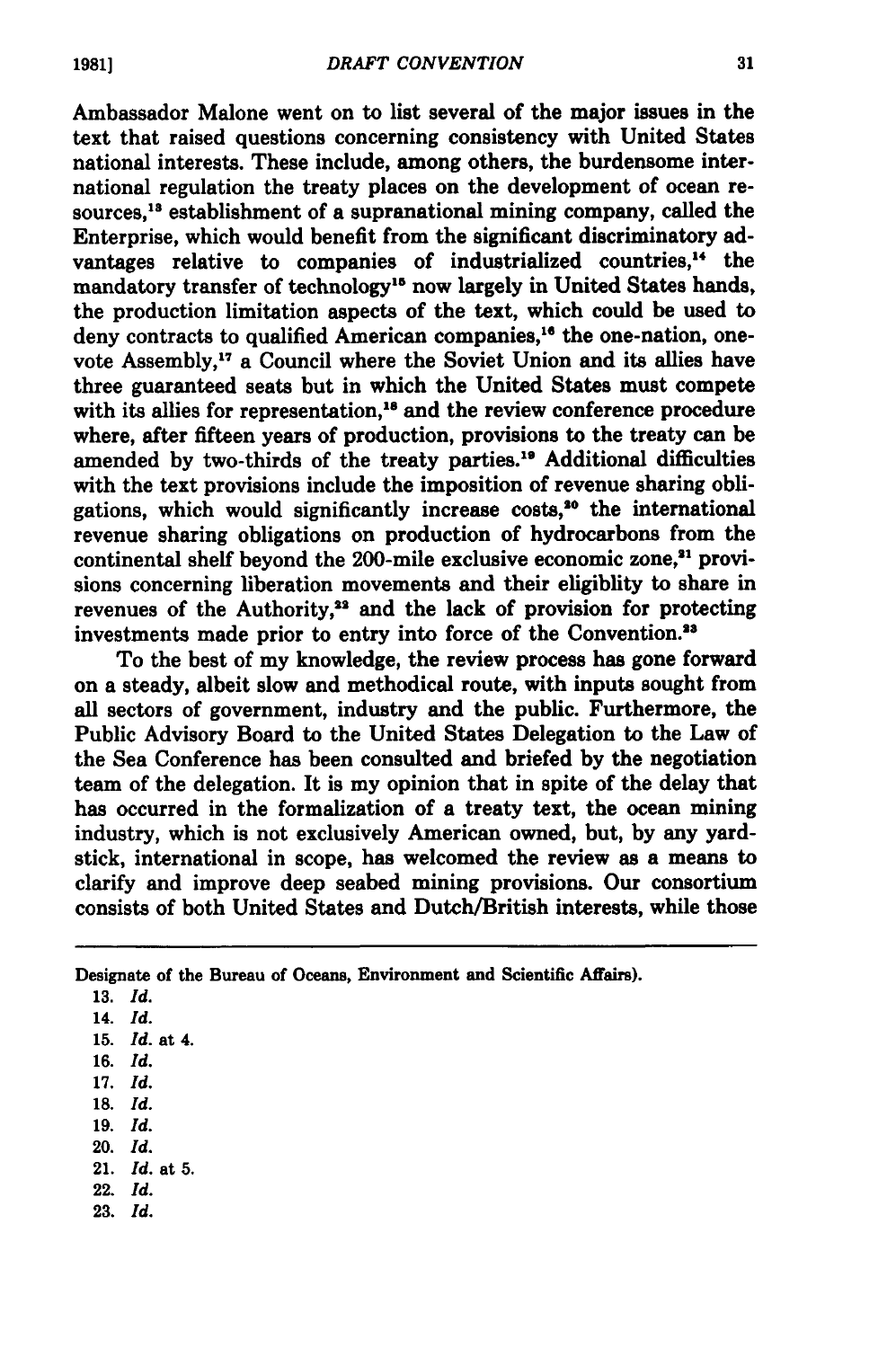of our American-based competitors consists of United States, Canadian, British, Belgian, West German, Italian and Japanese commercial interests. The Japanese, in fact, are strongly represented in two of the four United States based operations. In addition, there are govenment sponsored efforts in France and Japan to develop deep seabed mining systems. To my knowledge, all of the organizations involved in the technical development of this industry, either commercial interests based in the United States or government sponsored bodies, had problems in continuing the heavy investments necessary for further scale-up engineering in light of the existing treaty text provisions for exploration and exploitation of the seabed. It is my understanding that the review process is now reaching a conclusion, and a set of decision memoranda will be presented to the President. Based on the decisions of the President, the American delegation will then go forward to the Conference session in New York with a set of negotiation instructions and, **I** hope, we will begin to see a meaningful dialogue where **all** of the concerns, both of the developing and the developed industrial countries in deep seabed mining, can be accommodated.

As both a scientist and an industrialist, I should like to state that the development of the deep seabed mineral deposit represents one of the greatest challenges to ocean technology and could be the most extensive mineral resource the world has yet known. The deposit, however, will remain where it has been for the past several million years; under some four-thousand five-hundred meters of seawater, unless some legal regime is established that provides for the positive development of the industry. Unfortunately, the existing text does not provide the necessary incentives, given the current markets, state of technological development and the inherent risks, to go forward with the next steps to achieve commercialization. To advance from the completion of the preliminary research and development phase, where most of the consortia are at present, to commercial exploitation will require, as a minimum, a scale-up prototype phase which will represent some **250** million dollars of development funding. Following this prototype test phase will be commercial scale design, fabrication, testing and implementation, which, at conservative estimates, will require **1** to **1.5** billion dollars before the first revenues are seen. With such inordinately high front-end costs, the assurance of access to the resources under a fixed set of rules and regulations must be established.<sup>24</sup>

<sup>24.</sup> Due to the large investment required for deep sea mining ventures, the industry demands security for its operations, as well as assurance that it will not be dispossessed **by** whatever future regime is established. Prior to ratification of an international regime, the industry insists on the inclusion in the Law of the Sea treaty of a grandfather clause, thereby protecting investments made under national legislation before adoption of the treaty. Young, *Inducement for Exploration by Companies,* **6** SvRAcusz **J. INrrL** L. **&**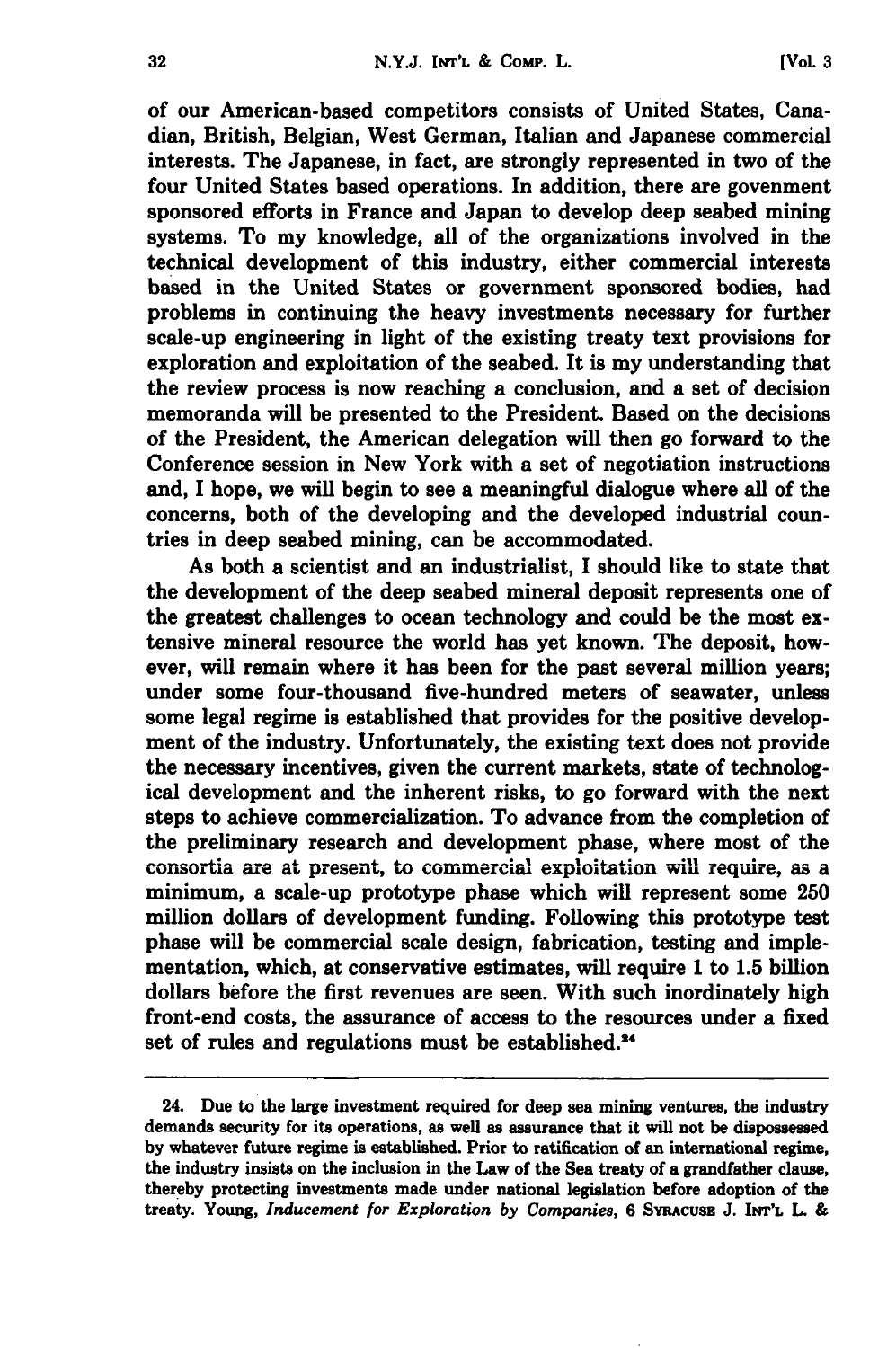Putting aside those areas of concern that Ambassador Malone has specified in his testimony and in subsequent interventions during sessions of the **UNCLOS** III negotiations, which could be termed purely of political substance, I believe that the existing ocean mining industrial interests must have several basic conditions met before they can continue with the next phase of investment. They can be briefly summarized in the follwing six areas of concern:

#### **A.** *Transitional Arrangements*

Pioneer operators must have guaranteed assurance that work done prior to entry into force of the Convention will be recognized under the terms of the Convention. To provide for this, a Preparatory Commission must be able to enter into contracts that will have binding force under the treaty.

#### B. *Production Limitation*

Regardless of how distasteful the concept of centralized planning and production allocation might be to companies from market economy countries, I believe some provisions can be made for those developing countries' land-based producers that are, in fact, adversely affected by sea-based mining, at least for some interim period.<sup>35</sup> The

**25.** Existing and potential land-based producers of minerals that are also found in the seabed feel threatened **by** the possibility that non-competitive factors such as subsidy of ocean mining, tariffs and quotas on imports will disrupt the open international market in these minerals. In order to limit or reduce the possibility that such factors wil interfere with market forces and constrict access to domestic markets, the land-based producers support production limitations on seabed minerals. Herman, *The Niceties of Nickel* **-** *Canada and the Production Ceiling Issue at the Law of the Sea Conference, 6* **SYRACUSE J. INT'L** L. **&** COM. **265, 272-73 (1979).**

Although the industrialized nations maintain that no adverse effects would result from seabed mining to the land-based producers, a United Nations study shows strong evidence to the contrary. It shows that **by** the year 2000, the respective percentages of the world demand for the following minerals would be supplied **by** seabed mining: manganese, 94%; nickel, **60%;** cobalt, **15%;** copper, **7%.** Vicuna, *The Regime for the Exploration of the Seabed Mineral Resources and the Quest for a New International Economic Order of the Oceans: A Latin-American View,* **10** LAw. AmRicAS **774, 779 (1978)** (citing **J.** P. Levy, *Importancia de los Recuros Minerales de los Fondos Marinos y Estado de la Tecnologia de la Mineria en Aguas Profundas,* in **ECONOMIA DR LOS OCiANOS**

**CoM. 199, 201-05 (1979).**

An example of an interim regime promoting exploration and commercial recovery of seabed minerals is the United States Deep Seabed Hard Mineral Resources Act, Pub. L. No. **96-283,** 94 Stat. **553 (1980).** It provides for the transition to an international regime if the agreement provides assured and nondiscriminatory access to deep seabed resources for American citizens and security of tenure for miners who begin exploration or commercial recovery before the Law of the Sea treaty enters into force. *See* Pirtle, *Alternative Regimes for Harvesting the Seabed* **-** *A Review Article,* **9** OCEAN DRv. **& INT'L** L. **77, 88 (1981).**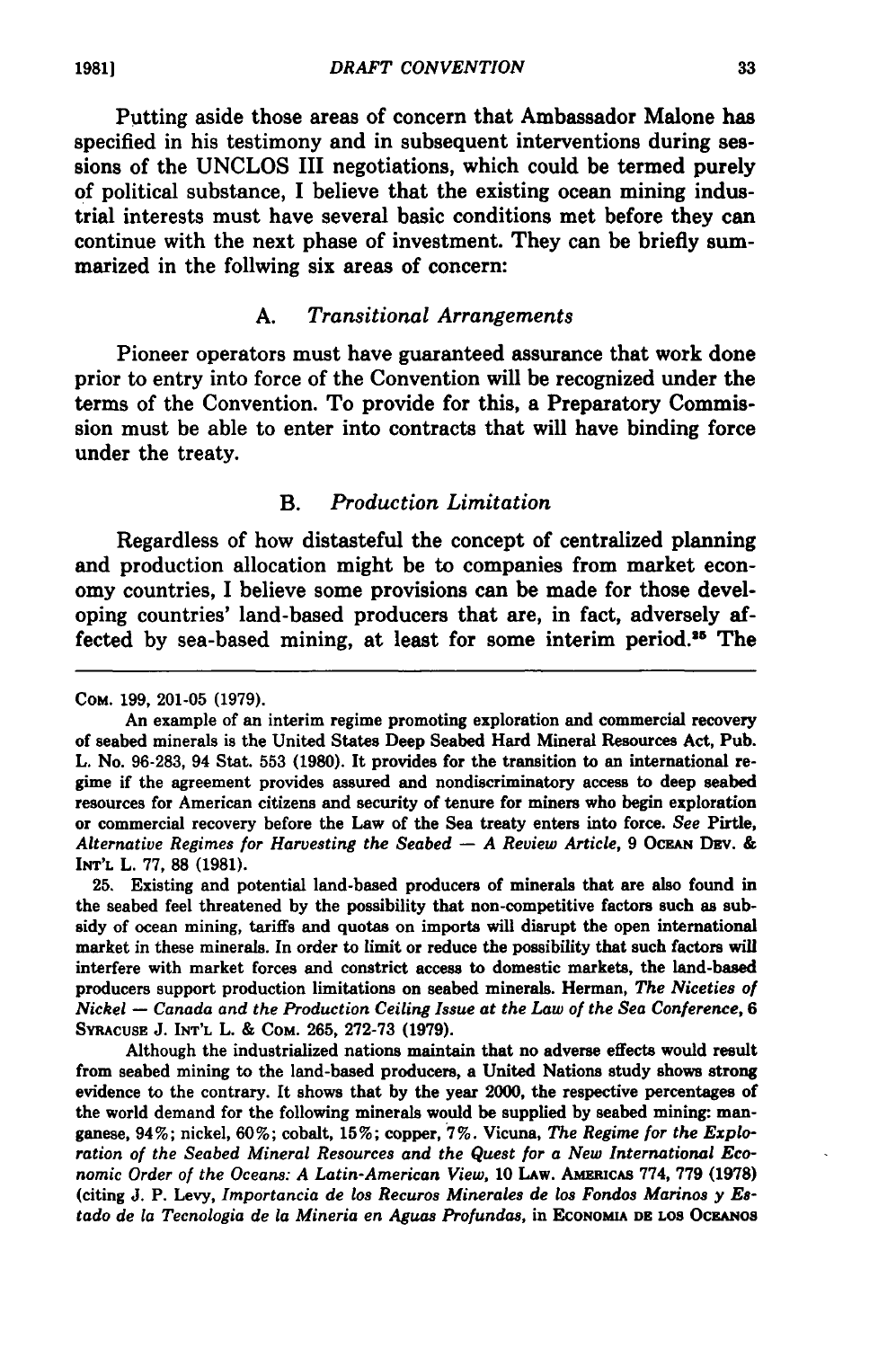means to accomplish this, however, should not be through the dictates of a complicated allocation system, as the treaty text currently provides,<sup>26</sup> but should be handled on a case-by-case basis, in the form of appropriate compensation for those nations so affected.

#### **C.** *Security of Contract*

Contracts entered into **by** private companies on the commercial development side of the parallel system must be free of future changes and modifications to the exploitation, as may be imposed from treaty text amendments. The essential rights set out in contracts, that is, the areas of access, terms and conditions of exploration and exploitation, dispute settlement procedures, etc., must be excluded from any future modifications except through mutual negotiation of contract.<sup>27</sup>

#### *D. Approval of Plans of Work*

The approval of a qualified applicant should be as automatic as possible. As the text now reads, the Technical and Legal Commission, a subordinate organ of the Authority, has the approval/disapproval authority of review that must be acted upon before the consensus provisions take effect.<sup>28</sup> While review by such Technical and Legal Commis-

**123,** Table **7 (U.N.** Economic Commission for Latin America **1977)).**

**A** recent United Nations Conference on Trade and Development study estimated that due to export seabed mining the income of developing copper producers would diminish **by** the year 2000 **by** more than two billion dollars. Vicuna, *supra* at **780** (citing B. MARTIN-CURTOUD, **CONSEQUENCIAS** EONOMICAS **DR** LA EXPORTACION **DE LOS** REcouRSos MINERALES **DR** LOS **OCEAOS** 144). In order to preserve their interests, land-based producers proposed three specific mechanisms for protection: **(1)** seabed production limits; (2) long term commodity agreements regulating the international market for minerals by stabilizing prices and ensuring adequate supplies; and **(3)** indemnification of land-based producers who suffer actual loss because of seabed production when preventative measures would not be effective. Vicuna, *supra* at **780-81.**

**26.** Draft Convention, *supra* note **3,** art. **151.**

**27.** Although the treaty provides for security of tenure to contracts entered into with the Authority, *id.* art. **153(6),** it also provides for the revision, suspension and termination of contracts in accordance with articles **18** and **19** of Annex **III.** The contractor's rights under the contract may be suspended or terminated only for "serious, persistent and wilful" breach of contract, violation of Part XI and of the rules and regulations of the Authority, *id.* Annex III, art. **18(a),** or for failure fo comply with a binding dispute settlement applicable to it. *Id.* Annex III, art. **18(b).** Revision may occur only **by** the consent of the parties and when there has been a fundamental change of circumstances. *Id.* Annex III, art. **19.**

**28. All** proposed activties in the Area must be submitted as a formal written plan to the Legal and Technical Commission for review. *Id.* art. **153(3).** Article **165(2)(b)** authorizes the Commission to review the written plan and make recommendations to the Council. *Id.* The Commission, like the Council must base its recommendations upon the standards established in Annex III, the principal requirement being the applicant's compliance with the rules and procedures of the Authority. *Id.* Annex III, art. **6(3). If** the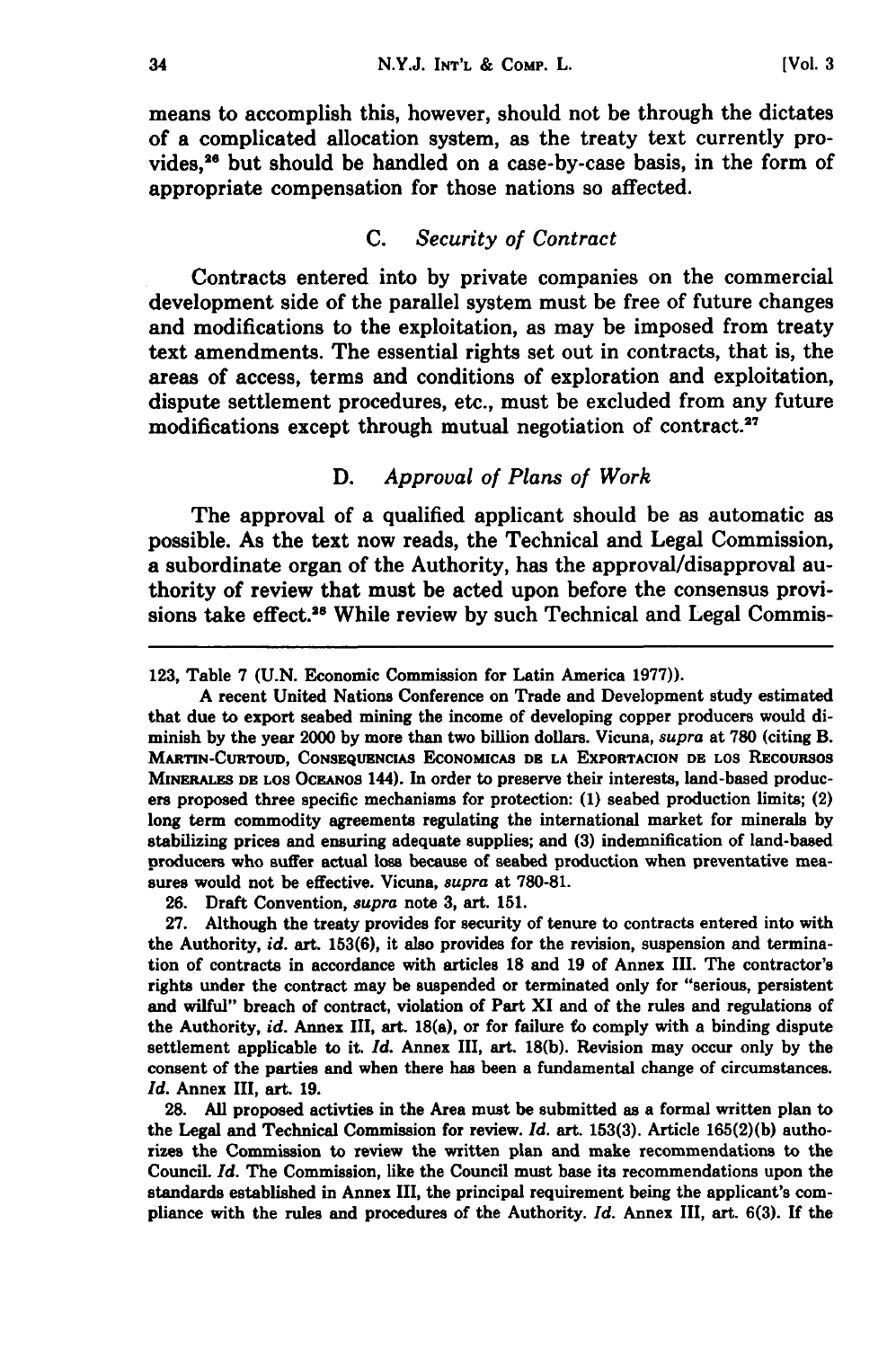sion is a necessary step in the overall award of contract processes, such review should be set **by** time constraints and unfavorable or untimely findings should be subject to commercial arbitration proceedings.

#### *oE. Transfer of Technology*

One of the most disturbing concepts in the text to commercial investors is the need to supply their potential competitors with their proprietary data and innovative technology.<sup>29</sup> Given the political nature of the negotiations, however, I believe most investors would now realistically consider some technology transfer provisions as tantamount to contract award and as inevitable. The remaining problem, in the current text concerning this area, is centered upon the provisions of thirdparty technology obligations.<sup>30</sup> At most, the contractor should be obligated to use all reasonable efforts to assure the Enterprise that thirdparty technology suppliers will provide such technology under similar terms and conditions as supplied to the contractor. Furthermore, the definition of technology, as is currently in the text, $31$  is so encompassing as to make any application of reasonable transfer a legal morass. Under the general intent of similar technology transfer requirements in

29. The treaty provides that the technology employed by the operator in its mining activities of the Area shall be made available to the Enterprise, insofar as the operator is legally allowed and the Enterprise is unable to acquire the same or equally efficient technology on the open market at fair and reasonable terms. Draft Convention, *supra* note **3,** Annex III, art. 5(3)(a). The transfer shall be accomplished **by** means of a license or other suitable arrangements arrived at through negotiations between the Enterprise and the operator. *Id. See also* Silverstein, *Proprietary Protection for Deepsea Mining Technology in Return for Technology Transfer: New Approach to the Seabeds Controversy, 60* **J. PAT. OFF.** Soc'Y **135 (1978).**

**30.** The operator must obtain written assurance from the owner of the equipment that the latter will, upon the request of the Authority, make available any technology used, yet not available on the open market. Draft Convention, *supra* note **3,** Annex III, art. **5(3)(b).** Failure to so obtain this assurance will result in a prohibition against using that technology in his mining operations. *Id.* Additionally, the operator is required to **obtain** the right to transfer the technology to the Enterprise, if it is possible for him to do so without incurring "substantial cost." *Id.* Annex III, art. 5(3)(c). When there is a "substantial corporate relationship" between the owner and operator, the influence one has over the other is considered when determining whether all feasible efforts had been made. Failure to then acquire the rights from the owner will be relevant when considering the operator's qualifications in later plans of work. *Id.*

**31.** *Id.* Annex III, art. **5(8):**

For the purposes of this Article, "technology" means the specialized equipment and technical know-how, including manuals, designs, operating instructions, training and technical advice and assistance, necessary to assemble,

Commission recommends approval of the plan of work, it shall be approved, unless the Council disapproves it **by** consensus. *Id.* art. 162(2)(j)(i). If disapproval is recommended, then only with a three-fourths majority may the Council approve it. *Id.* art. 162(2)(j)(ii). *See generally* Oxman, *The Third United Nations Conference on the Law of the Sea: The Ninth Session,* 75 **AM.** J. **INT'L** L. 211, 221 **(1980).**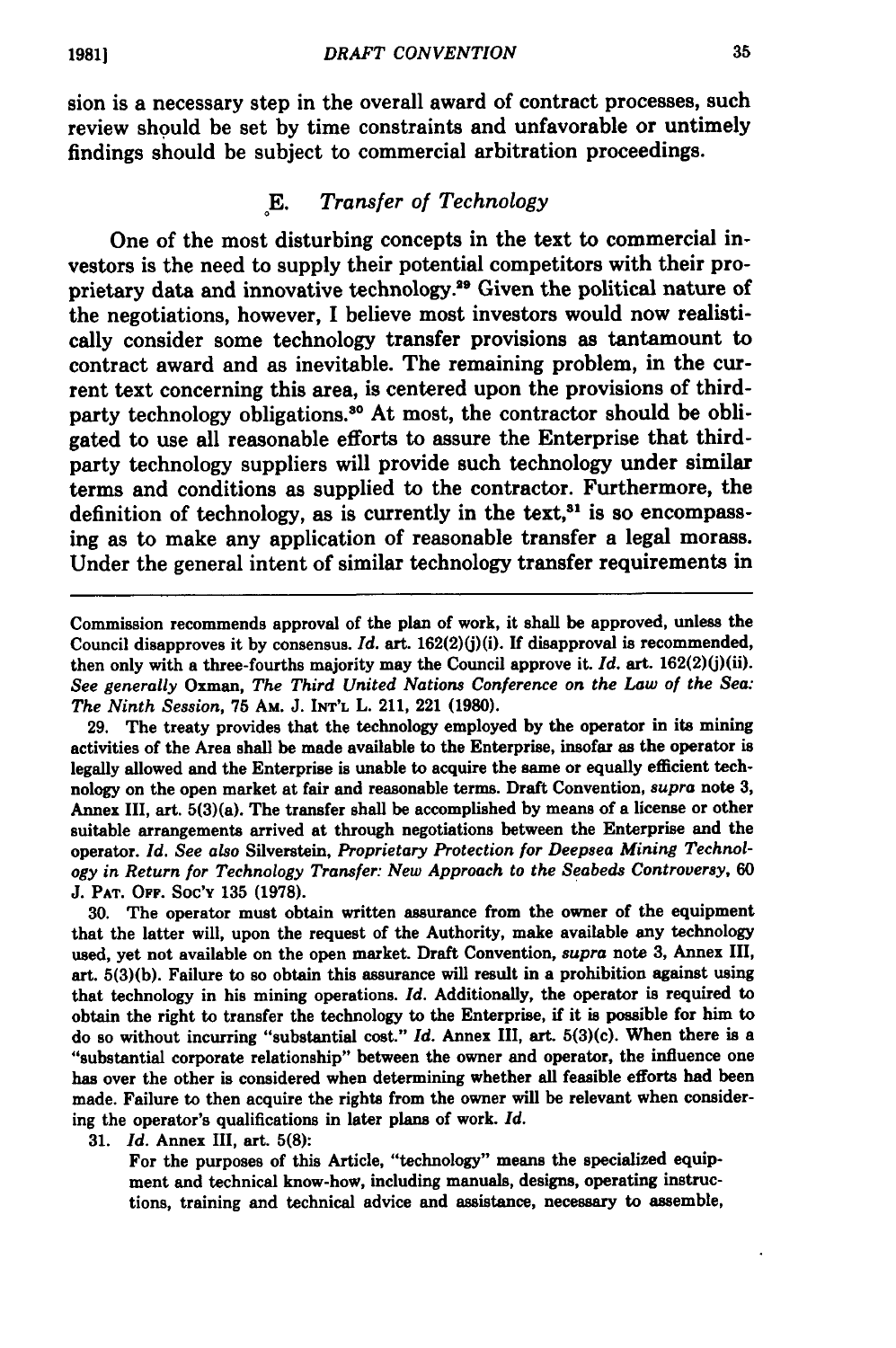commercial practice, the Enterprise should be given the opportunity to obtain such software and specification from the applicant, but should not be authorized to require the contractor to obtain the hardware for them. The entire matter of transfer of technology should be limited to technology that is capable of being licensed, and furthermore, the licensor should in no way be required to provide guarantees other than those normally provided under an arms-length commercial arrangement.

#### F. *Amendments*

The concept of a review conference that can seriously alter both the scope and the intent of the original text presents a very real problem to natural resource developers who must look many years into the future in order to recover their initial investment and provide a reasonable return for their investors.<sup>32</sup> Amendments should not be binding upon non-ratifying states and any new terms for contracts should be left for negotiation between the parties.

In summary, speaking both for myself and for many of the individuals who have been seriously working in the field of ocean resource development, I can say that a speedy conclusion to an international convention on the Law of the Sea that provides a positive atmosphere for investment is in the best interest of all. I further believe that until such time as the above concerns are addressed and some solutions developed through a mutual negotiation process, private capital will not be invested in ocean mineral development. For the moment, one finds that the movement to bring ocean mining to a commercial reality is at an impasse. There does not appear to be enough political stability and goodwill to allow prudent management to make commitments for some years to come. From a practical point of view, the minerals are perfectly safe under a blanket of some four to five thousand meters of salt water. They cannot be hijacked in any meaningful quantity. Although

*Id.*

32. Pursuant to article 155(1), the Assembly will convene a review conference fifteen years after commercial production under an approved plan of work has begun. This conference will evaluate the effectiveness of the Convention, "in light of the experience acquired during that period." *Id.* In particular, the review conference will consider the achievements of Part XI of the Convention in regulating the exploration and exploitation of resources, including "whether the system has resulted in the equitable sharing of benefits to be derived from activities in the Area." *Id.* Five years after the conference has been convened, amendments for "necessary and appropriate" changes may be submitted for ratification. *Id.* art. 155(4). If adopted by a two-thirds vote, the amendment will be effective in one year. *Id.* Any amendment so adopted will not affect pre-existing contract rights. *Id.* art. **155(5).**

maintain and operate a viable system and the legal right to use those items for that purpose on a non-exclusive basis.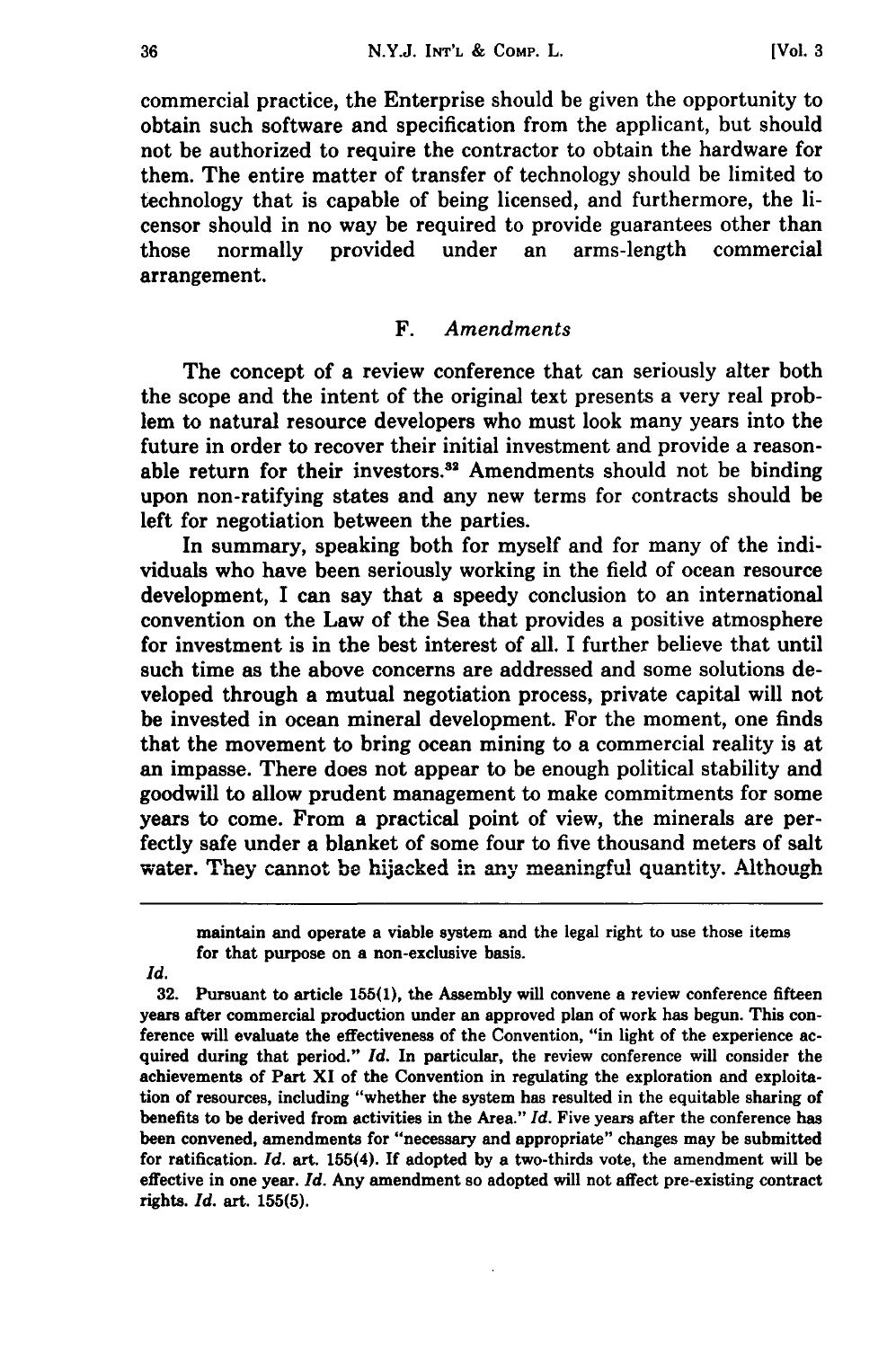they could be extremely useful to the world's economy, other sources, some more costly, do exist. No one likes to reach a technically feasible solution to a resource problem and have its exploitation blocked **by** political considerations, but it has happened before, and we have survived. **I** can assure both Judge Oda and the readers, that ocean mining is a feasible operation and that it makes economic sense to proceed. Indeed, our standard of living will be seriously affected if we do not get to it **by** at least the turn of the century. I further believe that future generations will be glad that organizations such as mine have stuck with the project and were not dismayed **by** the obstacles that we encountered on the way.